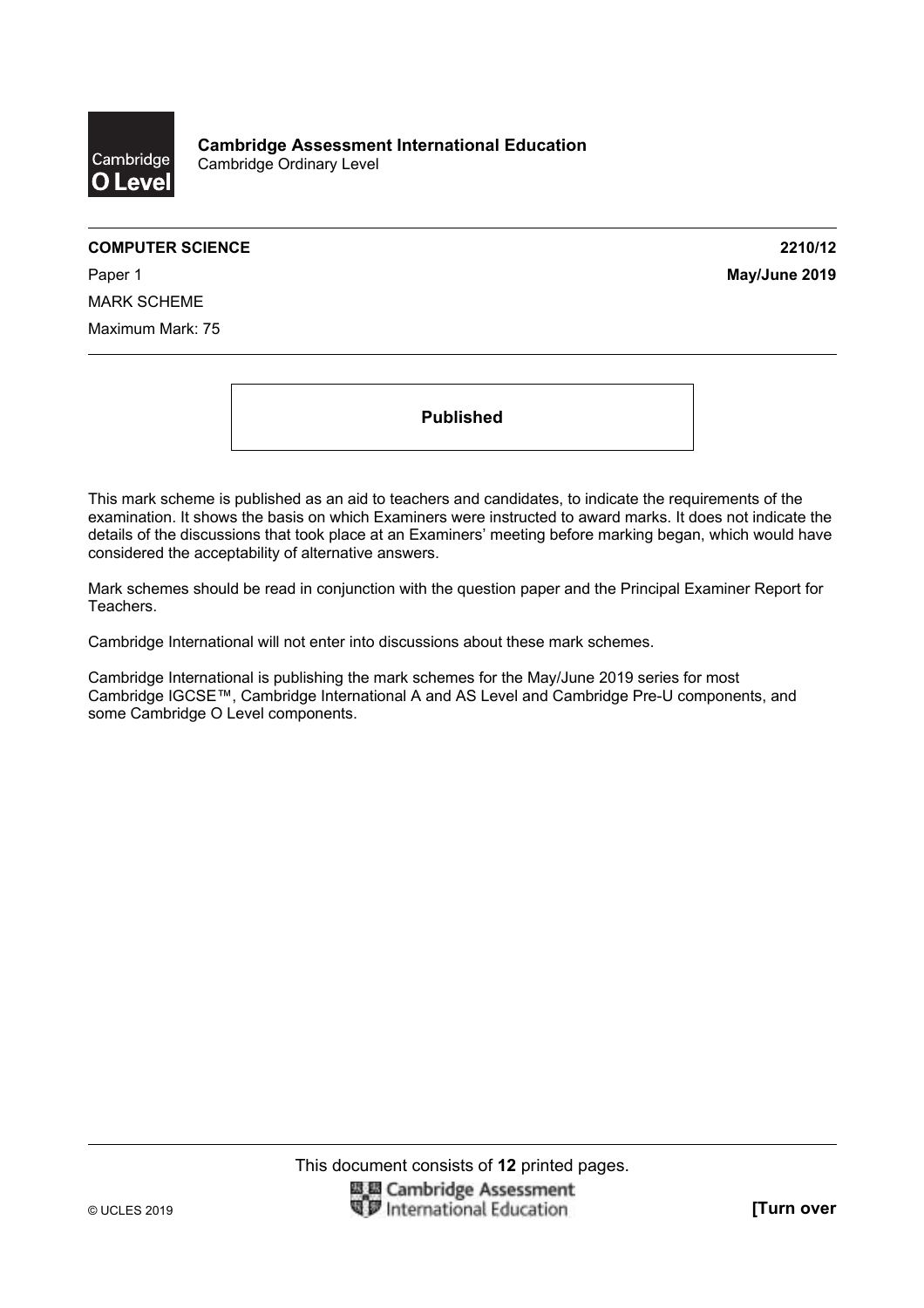# **Generic Marking Principles**

These general marking principles must be applied by all examiners when marking candidate answers. They should be applied alongside the specific content of the mark scheme or generic level descriptors for a question. Each question paper and mark scheme will also comply with these marking principles.

GENERIC MARKING PRINCIPLE 1:

Marks must be awarded in line with:

- the specific content of the mark scheme or the generic level descriptors for the question
- the specific skills defined in the mark scheme or in the generic level descriptors for the question
- the standard of response required by a candidate as exemplified by the standardisation scripts.

GENERIC MARKING PRINCIPLE 2:

Marks awarded are always **whole marks** (not half marks, or other fractions).

GENERIC MARKING PRINCIPLE 3:

Marks must be awarded **positively**:

- marks are awarded for correct/valid answers, as defined in the mark scheme. However, credit is given for valid answers which go beyond the scope of the syllabus and mark scheme, referring to your Team Leader as appropriate
- marks are awarded when candidates clearly demonstrate what they know and can do
- marks are not deducted for errors
- marks are not deducted for omissions
- answers should only be judged on the quality of spelling, punctuation and grammar when these features are specifically assessed by the question as indicated by the mark scheme. The meaning, however, should be unambiguous.

GENERIC MARKING PRINCIPLE 4:

Rules must be applied consistently e.g. in situations where candidates have not followed instructions or in the application of generic level descriptors.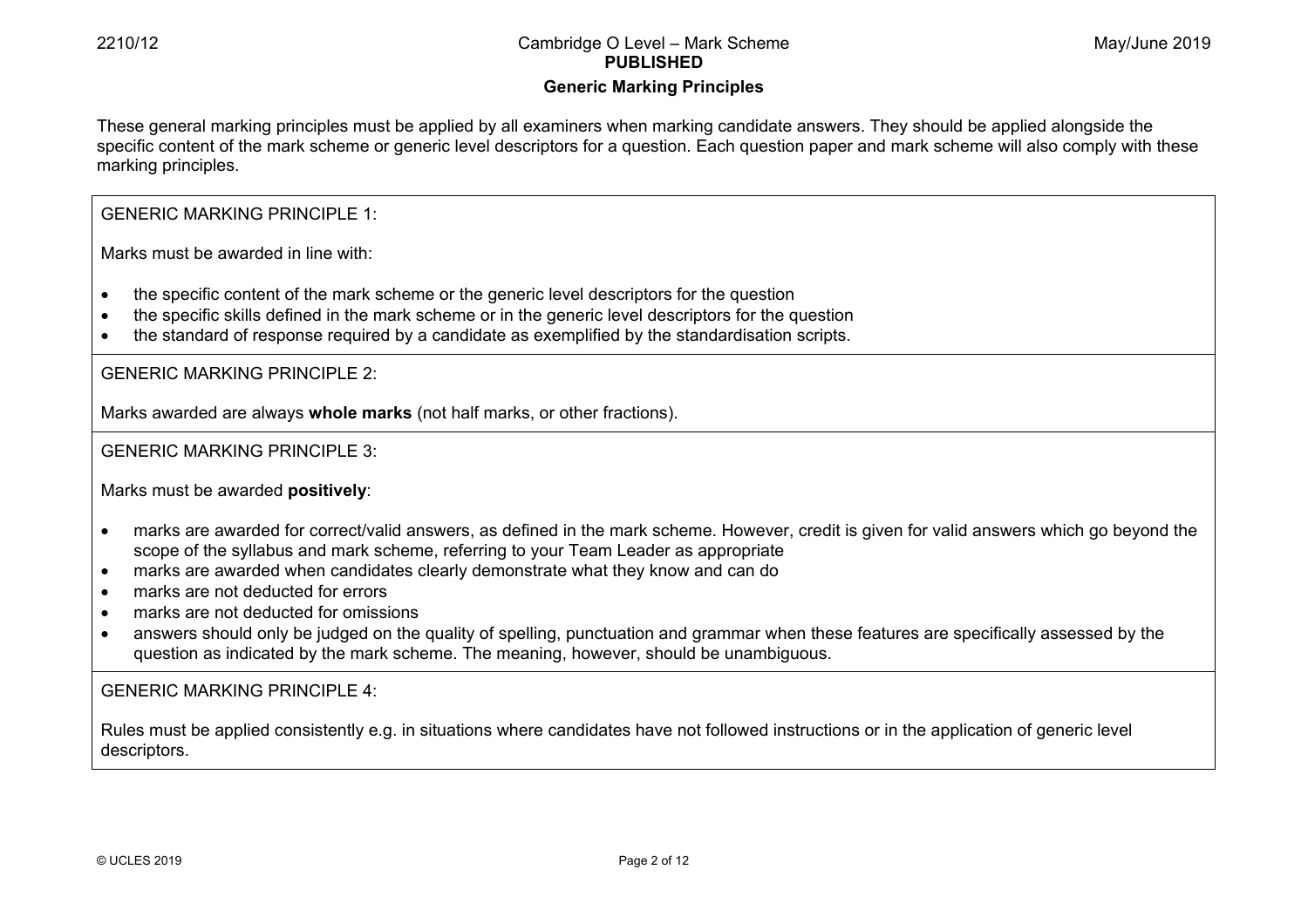# GENERIC MARKING PRINCIPLE 5:

Marks should be awarded using the full range of marks defined in the mark scheme for the question (however; the use of the full mark range may be limited according to the quality of the candidate responses seen).

# GENERIC MARKING PRINCIPLE 6:

Marks awarded are based solely on the requirements as defined in the mark scheme. Marks should not be awarded with grade thresholds or grade descriptors in mind.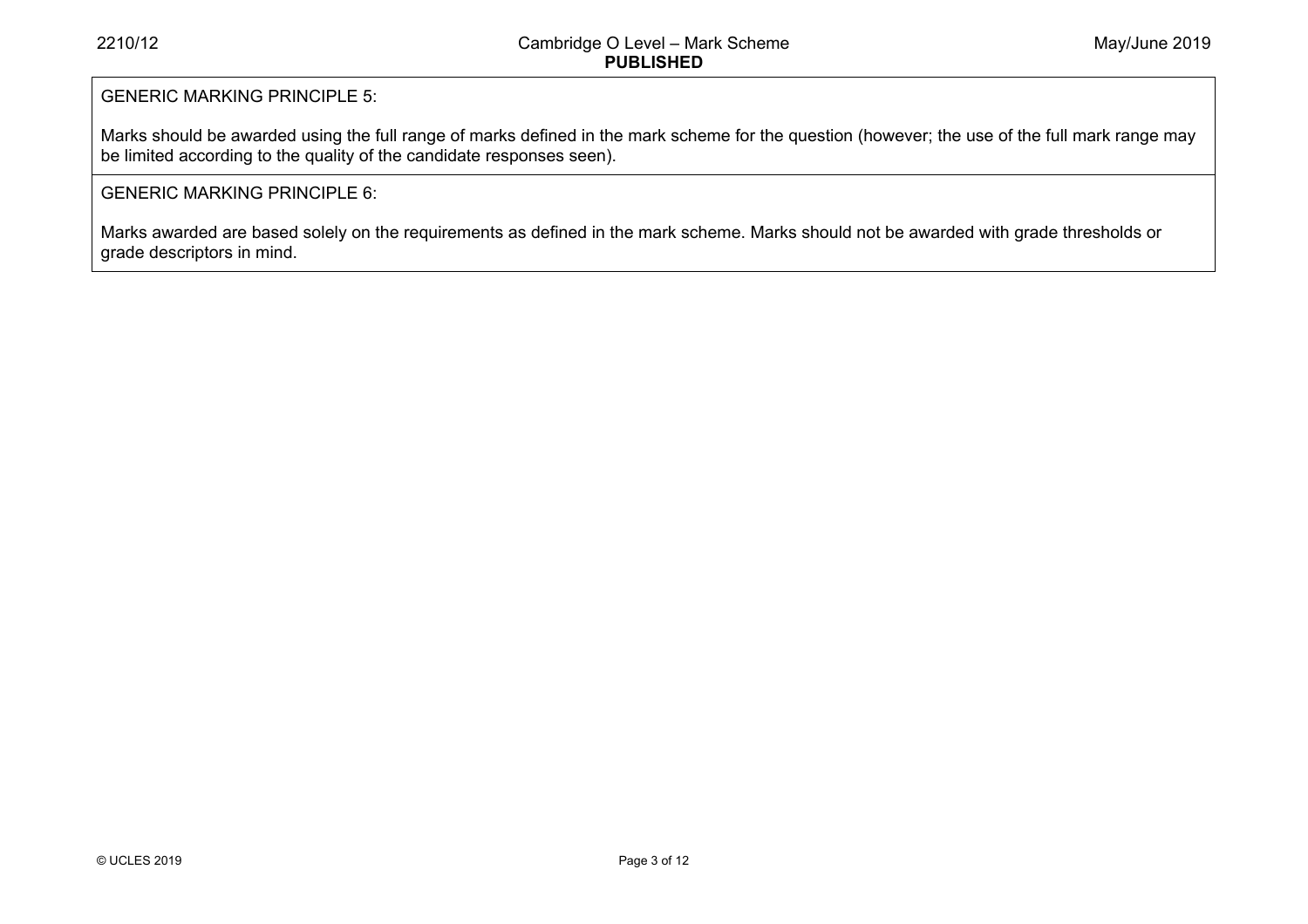| May/June 2019 |  |
|---------------|--|
|---------------|--|

| Question | <b>Answer</b>                                                                                                                                                                                                                                                                                                                                                                                                                                                                                          | <b>Marks</b> |
|----------|--------------------------------------------------------------------------------------------------------------------------------------------------------------------------------------------------------------------------------------------------------------------------------------------------------------------------------------------------------------------------------------------------------------------------------------------------------------------------------------------------------|--------------|
| 1(a)     | Three from e.g.:<br>Keyboard<br>$\qquad \qquad -$<br>Mouse<br>$\overline{\phantom{m}}$<br>Microphone<br>$\overline{\phantom{m}}$<br>2D scanner<br>$\overline{\phantom{m}}$<br>3D scanner<br>$\overline{\phantom{m}}$<br>Touchscreen<br>$\overline{\phantom{m}}$<br>Webcam // digital camera<br>$\overline{\phantom{m}}$<br>Joystick<br>$\overline{\phantom{m}}$<br>Trackpad<br>$\overline{\phantom{0}}$<br>Sensor<br>$\overline{\phantom{m}}$<br>Interactive whiteboard<br>$\overline{\phantom{0}}$    | $\mathbf{3}$ |
| 1(b)     | Three from e.g.:<br>Monitor // touchscreen<br>$\overline{\phantom{m}}$<br>Inkjet printer<br>$\qquad \qquad -$<br>Laser printer<br>$\overline{\phantom{m}}$<br>3D printer<br>$\overline{\phantom{m}}$<br>Speaker<br>$\overline{\phantom{m}}$<br>Headphones<br>$\qquad \qquad -$<br><b>LED Projector</b><br>$\overline{\phantom{m}}$<br><b>DLP</b><br>$\overline{\phantom{0}}$<br>2D cutter<br>$\overline{\phantom{m}}$<br>3D cutter<br>$\overline{\phantom{0}}$<br>Actuator<br>$\overline{\phantom{0}}$ | $\mathbf{3}$ |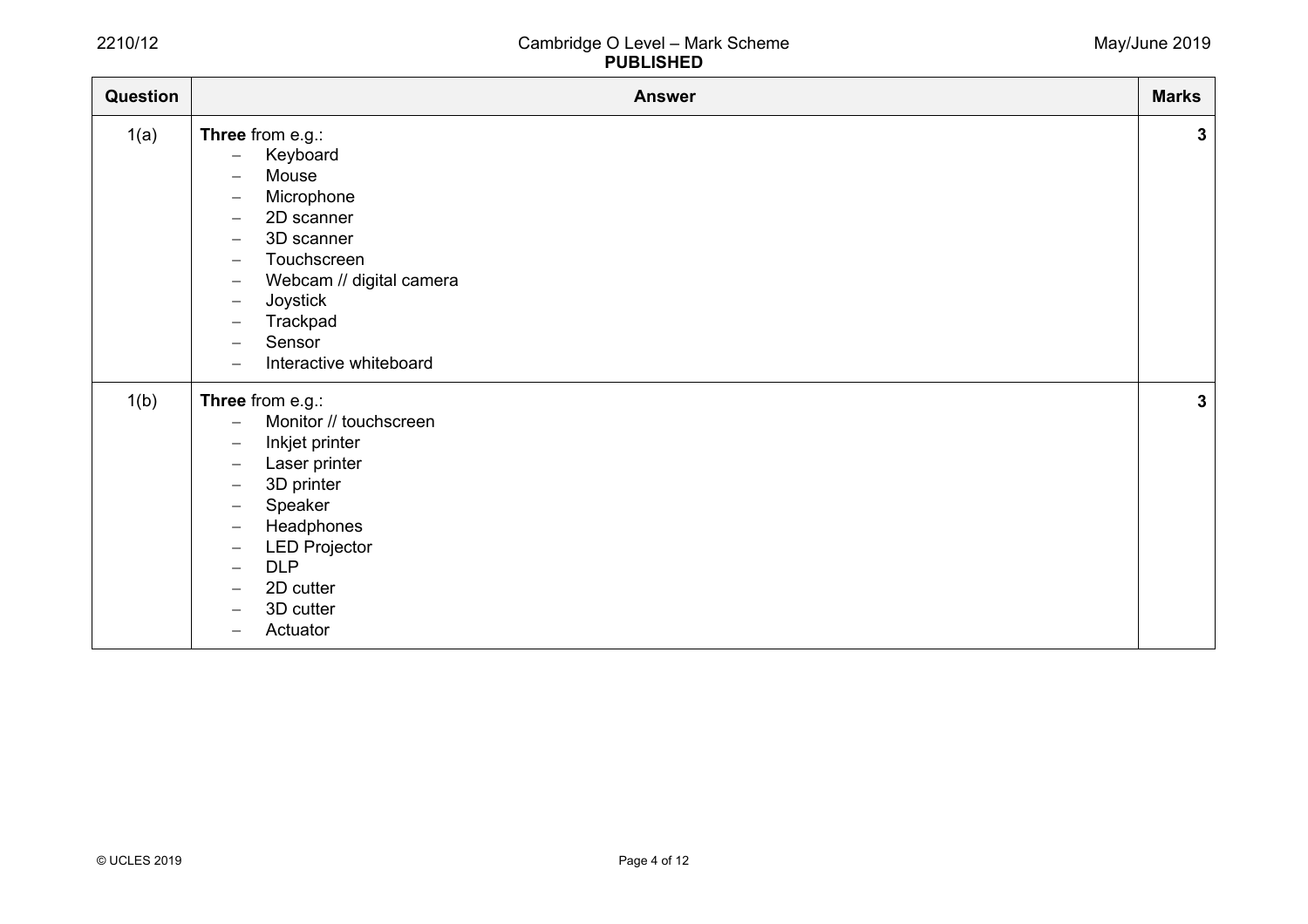| Question | <b>Answer</b>                                                                                                                                                                                                                                                           | <b>Marks</b>   |
|----------|-------------------------------------------------------------------------------------------------------------------------------------------------------------------------------------------------------------------------------------------------------------------------|----------------|
| 2(a)     | Two from:<br>It is non-volatile<br>$-$<br>Can be easily disconnected from the computer<br>$\overline{\phantom{m}}$<br>It is not directly accessed by the CPU<br>$\overline{\phantom{0}}$<br>Suitable example e.g. CD, DVD, USB flash memory<br>$\overline{\phantom{m}}$ | $\overline{2}$ |
| 2(b)(i)  | One from:<br>- ROM<br>RAM<br>$-$                                                                                                                                                                                                                                        | $\mathbf 1$    |
| 2(b)(ii) | Two from:<br><b>HDD</b><br>$-$<br><b>SSD</b><br>$-$<br>Flash memory<br>$\overline{\phantom{0}}$                                                                                                                                                                         | $\mathbf{2}$   |

| <b>Question</b> | <b>Answer</b>                                                                                                                                                                                                                                                    | <b>Marks</b> |
|-----------------|------------------------------------------------------------------------------------------------------------------------------------------------------------------------------------------------------------------------------------------------------------------|--------------|
| 3               | mark for each correct term, in the correct place:<br>Data/instructions<br>$\overline{\phantom{m}}$<br>Instructions/data (must be the alternative to MP1)<br>$\overline{\phantom{m}}$<br>Fetched<br><b>RAM</b><br>Decoded<br>$\overline{\phantom{0}}$<br>Executed | 6            |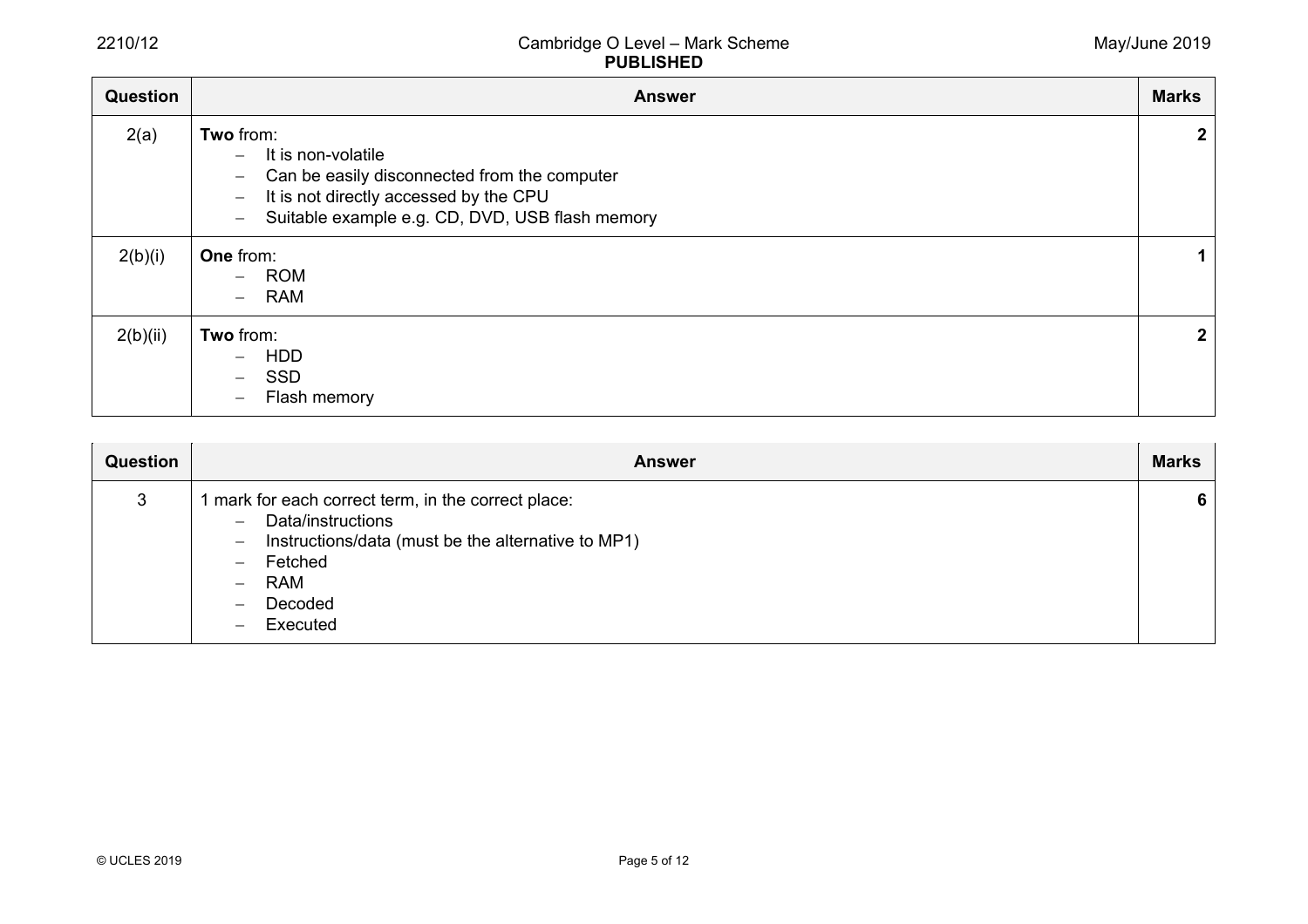| Question | <b>Answer</b>                                                                                                                                                                                                                                                                                                                                                                                                                                                                                                                                                                                                         | <b>Marks</b> |
|----------|-----------------------------------------------------------------------------------------------------------------------------------------------------------------------------------------------------------------------------------------------------------------------------------------------------------------------------------------------------------------------------------------------------------------------------------------------------------------------------------------------------------------------------------------------------------------------------------------------------------------------|--------------|
| 4(a)     | Two from e.g.:<br>DVD uses red laser/light whereas blu-ray uses blue/violet laser/light<br>DVD has a smaller (storage) capacity // Blu-ray has a larger (storage) capacity<br>$\overline{\phantom{m}}$<br>DVD has two layers (of polycarbonate) whereas Blu-ray disks have a single layer (of polycarbonate)<br>DVD has a slower transfer rate (of approximately 10 mbps) // Blu-ray has a faster transfer rate<br>$\overline{\phantom{0}}$<br>(of approximately 36 mbps)                                                                                                                                             | $\mathbf{2}$ |
| 4(b)(i)  | 2 marks for any two correct stages of working, 1 mark for correct answer.<br>500 * 300 * 10 // 150 000 *10<br>$*$ 8 then $\div$ 8 (anywhere in the process)<br>$1500000 \div 1024 \div 1024$ // $1500000 \div 1048576$<br>$= 1.43 \text{ MB}$                                                                                                                                                                                                                                                                                                                                                                         | 3.           |
| 4(b)(ii) | Four from:<br>Rollers are used to move the paper through the printer<br>Nozzles spray/drop/jet ink onto the paper<br>Ink jets/print head/nozzles are moved across the paper (to distribute the ink)<br>Different colour inks are mixed to create required colours<br>Technology could be piezoelectric<br>Technology could be thermal bubble<br>Ink is heated<br>and expands/evaporates into a bubble<br>Bubble is pushed through the nozzle on to the paper<br>then the bubble collapses<br>Electrical current is applied to a crystal<br>which makes it vibrate<br>which forces a droplet of ink through the nozzle |              |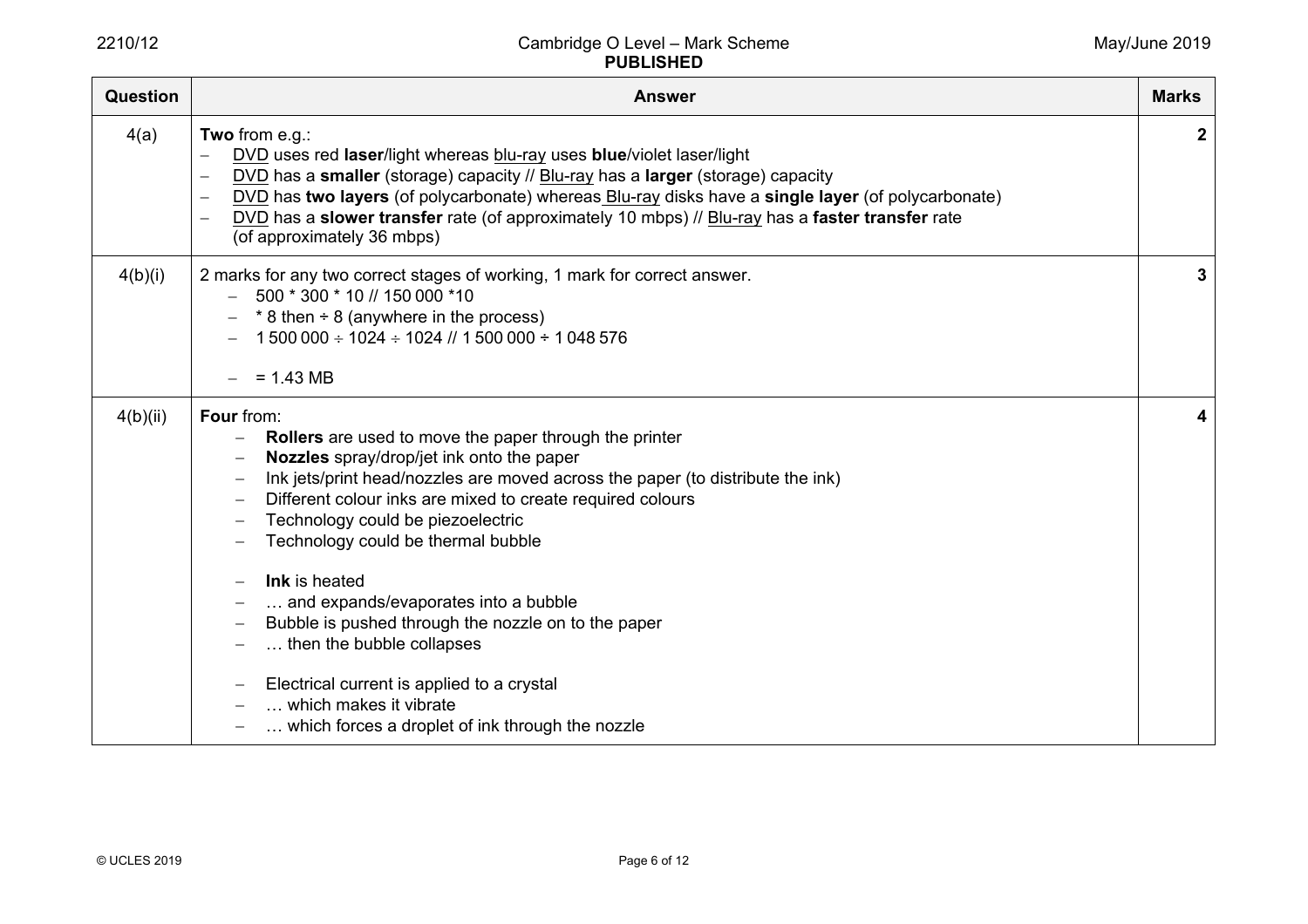| <b>Question</b> | <b>Answer</b>                                                                                                        | <b>Marks</b> |
|-----------------|----------------------------------------------------------------------------------------------------------------------|--------------|
| $\mathbf b$     | Password protection<br>$\overline{\phantom{m}}$<br>Password is released on the release date<br>$\qquad \qquad -$     |              |
|                 | Encryption<br>$\overline{\phantom{0}}$<br>Encryption key is released on the release date<br>$\overline{\phantom{0}}$ |              |

| <b>Question</b> | <b>Answer</b>                                                                                                                                                                                                                                                                                                                           |   |  |  | <b>Marks</b> |  |  |  |  |  |
|-----------------|-----------------------------------------------------------------------------------------------------------------------------------------------------------------------------------------------------------------------------------------------------------------------------------------------------------------------------------------|---|--|--|--------------|--|--|--|--|--|
| 6(a)            | <b>Structure</b><br>This is the <b>layout</b> of the web page<br>e.g. placing an image alongside some text // example of tag, such as <div><br/><b>Presentation</b><br/>This is the <b>formatting/style</b> of the web page<br/>e.g. the colour that is applied to some text // example of tag, such as <font-color></font-color></div> |   |  |  |              |  |  |  |  |  |
| 6(b)            | 1 mark per each correct row.                                                                                                                                                                                                                                                                                                            |   |  |  |              |  |  |  |  |  |
|                 | <b>Statement</b>                                                                                                                                                                                                                                                                                                                        |   |  |  |              |  |  |  |  |  |
|                 | Cookies can be used to store a customer's credit card details                                                                                                                                                                                                                                                                           |   |  |  |              |  |  |  |  |  |
|                 | Cookies can be used to track the items a customer has viewed<br>on a website                                                                                                                                                                                                                                                            | ✓ |  |  |              |  |  |  |  |  |
|                 | Cookies will corrupt the data on a customer's computer                                                                                                                                                                                                                                                                                  |   |  |  |              |  |  |  |  |  |
|                 | Cookies are downloaded onto a customer's computer                                                                                                                                                                                                                                                                                       | ✓ |  |  |              |  |  |  |  |  |
|                 | Cookies can be deleted from a customer's computer                                                                                                                                                                                                                                                                                       | ✓ |  |  |              |  |  |  |  |  |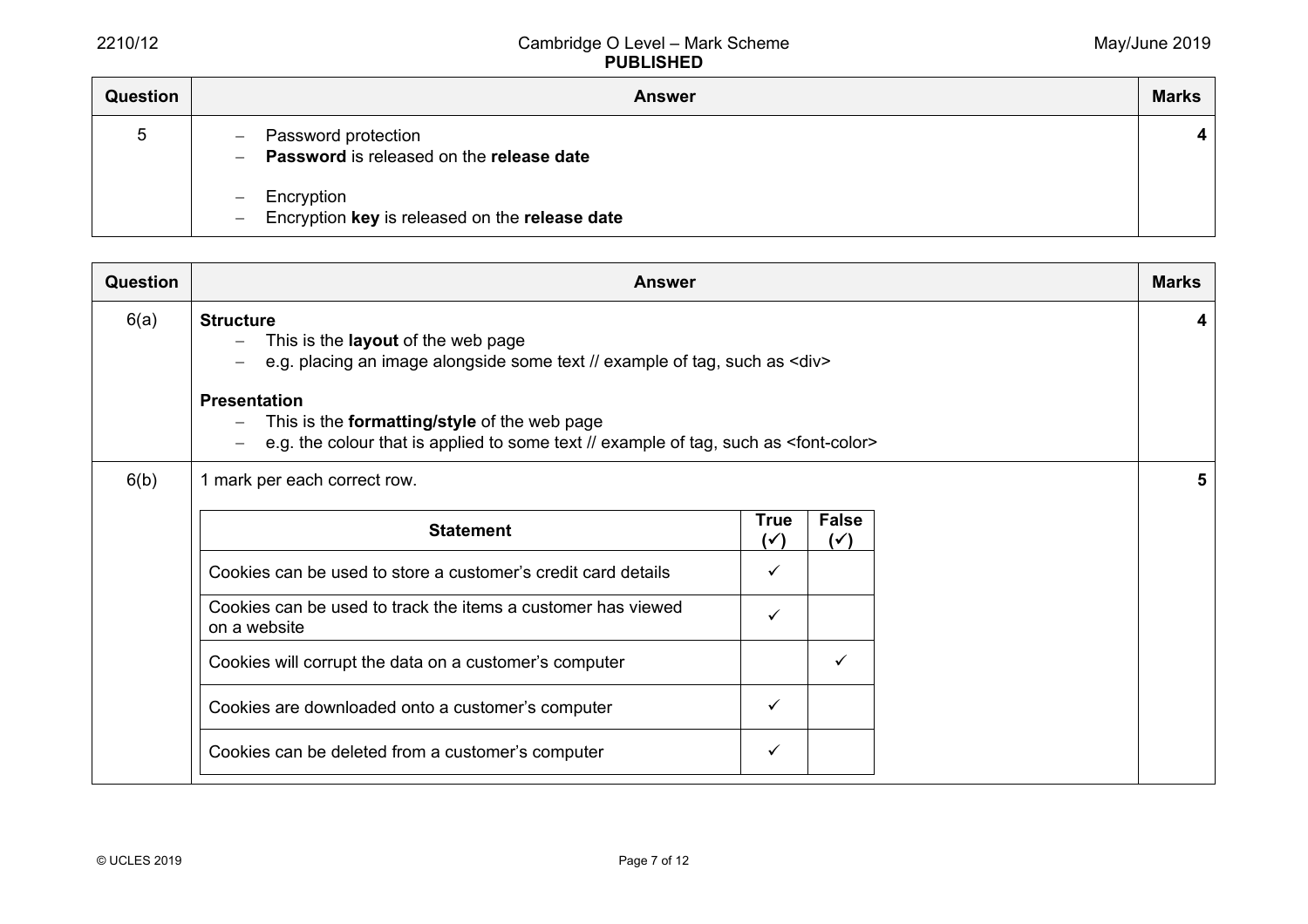| <b>Question</b> | <b>Answer</b>                                                                                                                                                                                                                                                             | <b>Marks</b> |
|-----------------|---------------------------------------------------------------------------------------------------------------------------------------------------------------------------------------------------------------------------------------------------------------------------|--------------|
| 6(c)            | Several/multiple bits are transmitted at a time/simultaneously<br>Several/multiple wires are used<br>Data is transmitted in both directions<br>at the same time/simultaneously                                                                                            | 4            |
| 6(d)            | One from:<br>Uniform resource locator<br>The website's address<br>User friendly version of the IP address                                                                                                                                                                 |              |
| 6(e)(i)         | <b>Four from:</b><br>Designed to deny people access to a website<br>A large number/numerous requests are sent (to a server)<br>all at the same time<br>The server is unable to respond/struggles to respond to all the requests<br>The server fails/times out as a result | 4            |
| 6(e)(ii)        | One from:<br>Proxy server<br>Firewall                                                                                                                                                                                                                                     |              |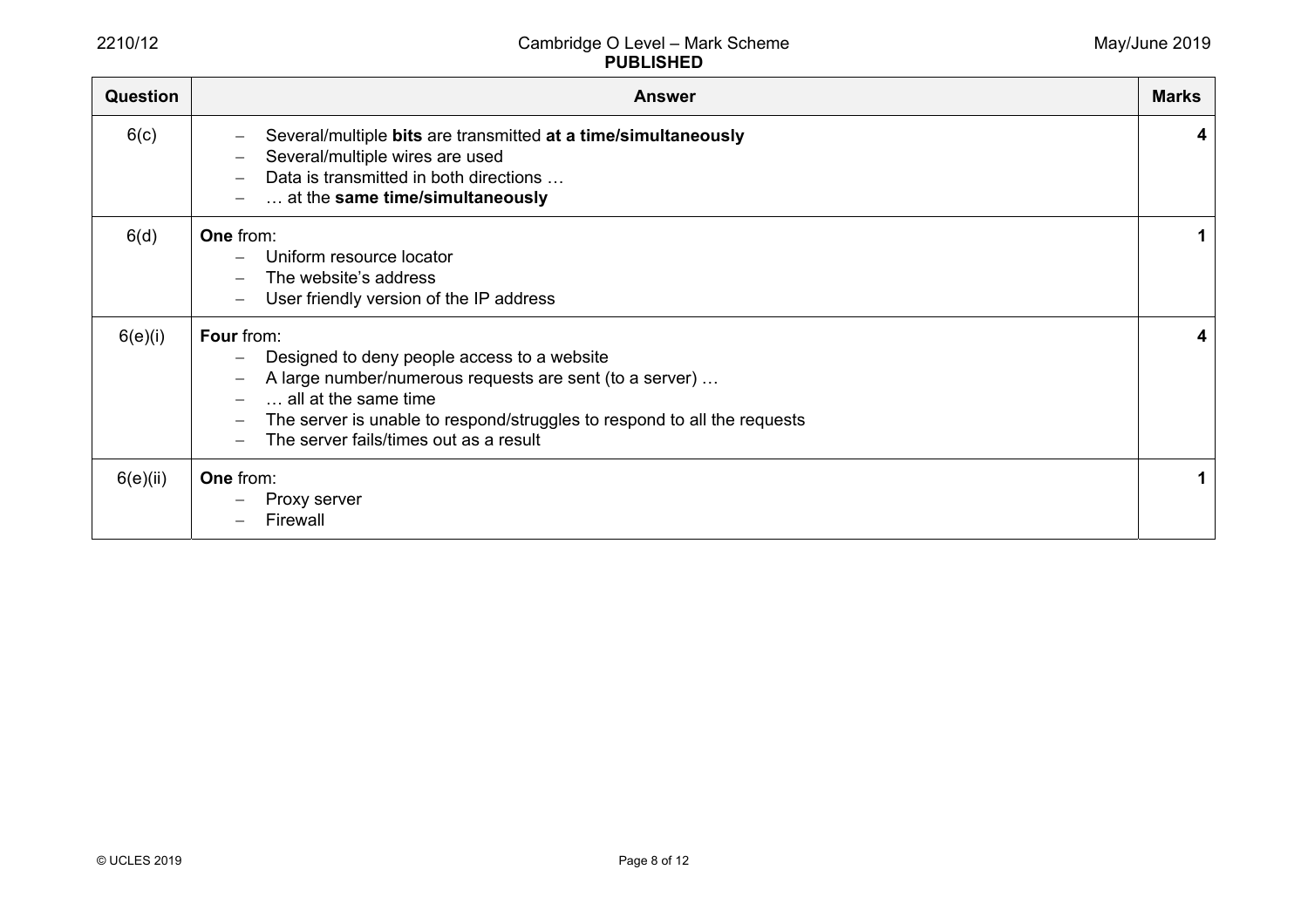| <b>Question</b> | <b>Answer</b>                                                                                                                                                                                                                                                                                                                                                                                                                                                                                                                                            | <b>Marks</b> |
|-----------------|----------------------------------------------------------------------------------------------------------------------------------------------------------------------------------------------------------------------------------------------------------------------------------------------------------------------------------------------------------------------------------------------------------------------------------------------------------------------------------------------------------------------------------------------------------|--------------|
| 7(a)            | <b>Six from:</b><br>Motion sensor is used<br>Sensor sends data/signal to microprocessor<br>Data/Signal is converted from analogue data to digital data (using ADC)<br>Value to compared to stored value(s) //<br>If value is outside range/matches<br>microprocessor sends signal to switch lights on<br>actuator used to switch light on/off<br>timer is set for 2 minutes<br>Every time movement is detected the timer is reset<br>When timer reaches 0/120/times out microprocessor sends signal to switch lights off<br><b>Process is continuous</b> | 6            |
| 7(b)            | Three from:<br>Read only memory<br>Non-volatile memory // Contents of memory are retained when power is turned off//permanent storage<br>$\overline{\phantom{m}}$<br>Primary storage // directly accessed by the CPU<br>Holds firmware/boot-up instructions/start-up instructions/BIOS<br>Cannot be written to                                                                                                                                                                                                                                           | 3            |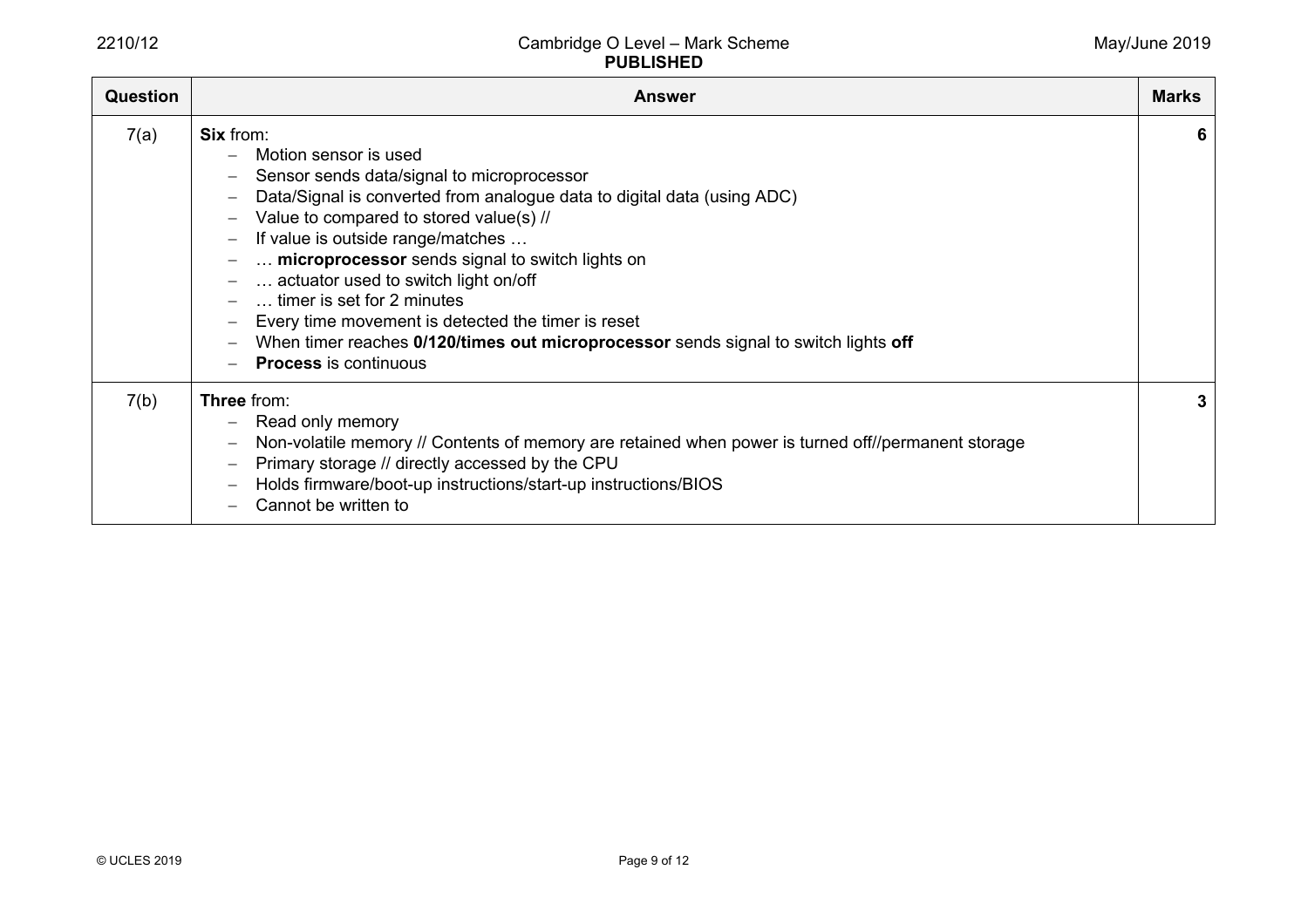| Question | <b>Answer</b>                                                                 | <b>Marks</b>    |
|----------|-------------------------------------------------------------------------------|-----------------|
| 8(a)     | 1 mark per each correct logic gate, with correct input(s)<br>Α<br>в<br>х<br>C | $6\phantom{1}6$ |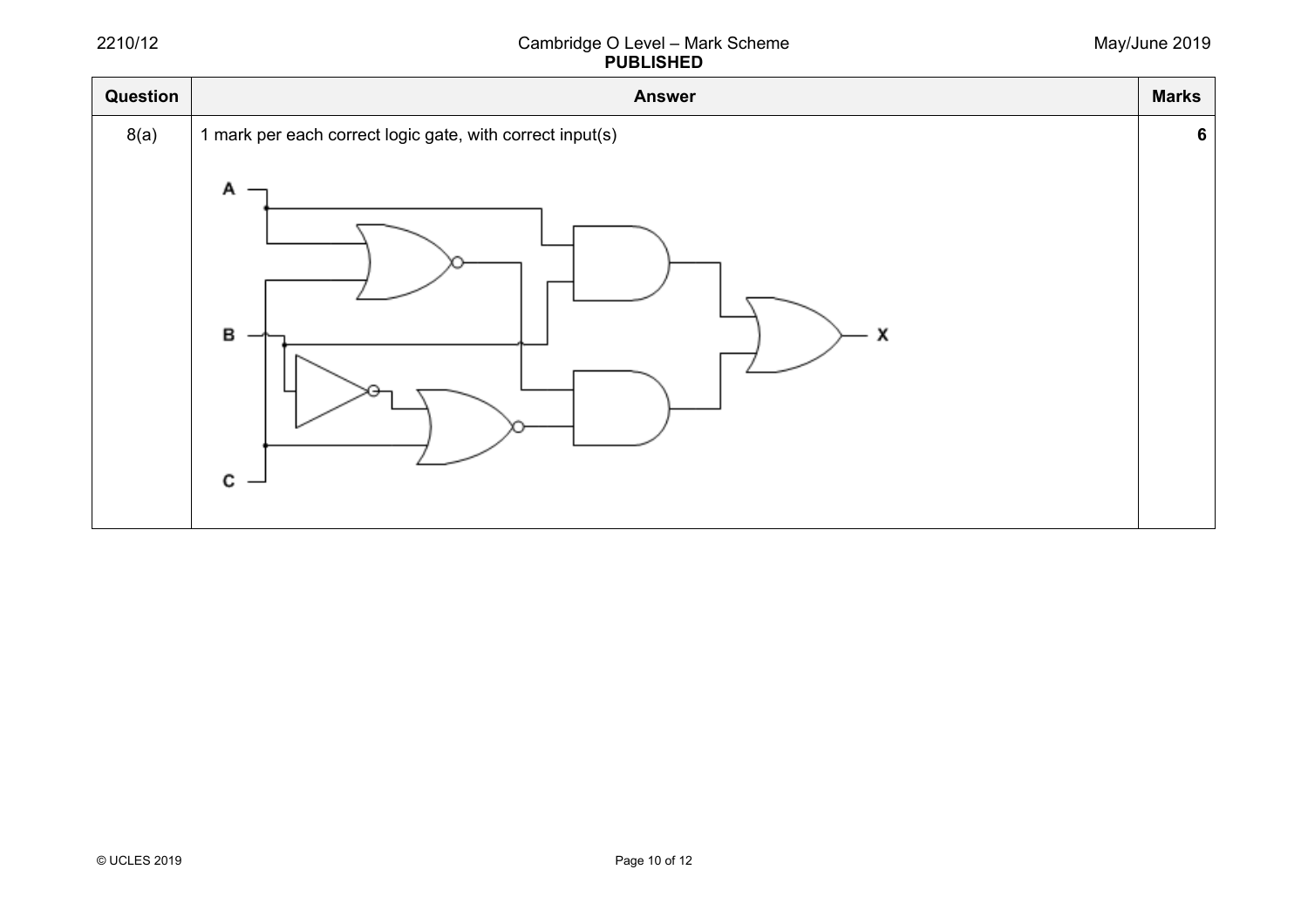| Question | <b>Answer</b>                                                                                                                         |                |             |              |                      |                  |  |  |  |  |  |  |
|----------|---------------------------------------------------------------------------------------------------------------------------------------|----------------|-------------|--------------|----------------------|------------------|--|--|--|--|--|--|
| 8(b)     | 4 marks for 8 correct outputs<br>3 marks for 6/7 correct outputs<br>2 marks for 4/5 correct outputs<br>1 mark for 2/3 correct outputs |                |             |              |                      |                  |  |  |  |  |  |  |
|          |                                                                                                                                       | $\mathbf{A}$   | $\mathbf B$ | $\mathbf{C}$ | <b>Working space</b> | $\boldsymbol{X}$ |  |  |  |  |  |  |
|          |                                                                                                                                       | $\overline{0}$ | $\mathbf 0$ | $\mathbf 0$  |                      | $\mathbf 0$      |  |  |  |  |  |  |
|          |                                                                                                                                       | $\mathbf 0$    | $\mathbf 0$ | 1            |                      | $\mathbf 0$      |  |  |  |  |  |  |
|          |                                                                                                                                       | 0              | 1           | $\mathbf 0$  |                      | 1                |  |  |  |  |  |  |
|          |                                                                                                                                       | $\overline{0}$ | 1           | 1            |                      | $\mathbf 0$      |  |  |  |  |  |  |
|          |                                                                                                                                       | 1              | $\mathbf 0$ | $\mathbf 0$  |                      | $\mathbf 0$      |  |  |  |  |  |  |
|          |                                                                                                                                       | 1              | $\mathbf 0$ |              |                      | $\mathbf 0$      |  |  |  |  |  |  |
|          |                                                                                                                                       | -1             | 1           | $\mathbf 0$  |                      | 1                |  |  |  |  |  |  |
|          |                                                                                                                                       | -1             | 1           | 1            |                      | 1                |  |  |  |  |  |  |